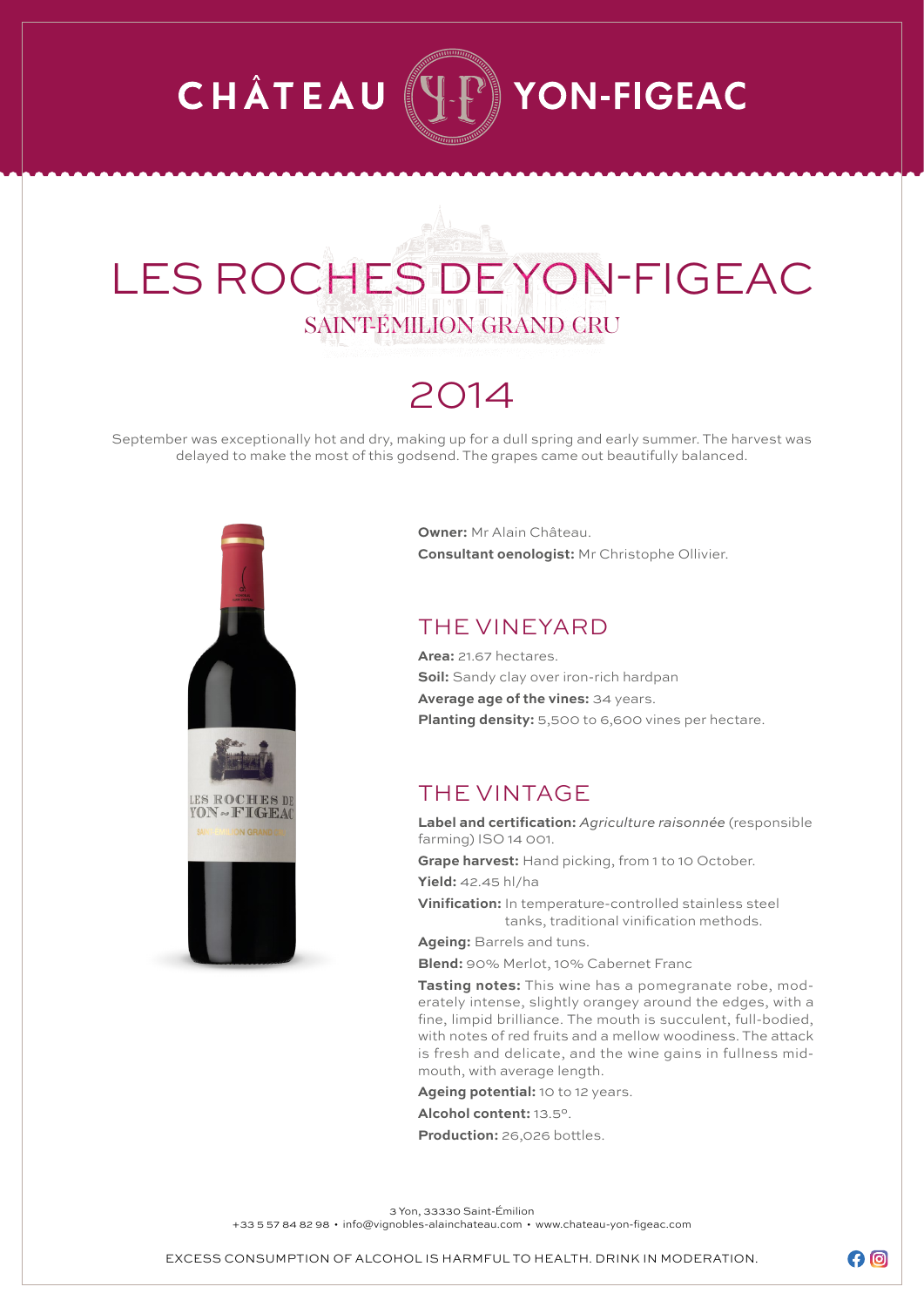## **CHÂTEAU** YON-FIGEAC

## LES ROCHES DE YON-FIGEAC SAINT-ÉMILION GRAND CRU

## 2015

2015 counts among the great vintages of the last few years. The weather conditions in spring and early summer were ideal. The late summer rains (close to the thirtyyear average) were enough to avoid too much water stress.



### SCORES/MEDAL

**Gold**, Elle à Table competition, 2018.

**Owner:** Mr Alain Château. **Consultant oenologist:** Mr Christophe Ollivier.

### THE VINEYARD

**Area:** 21.67 hectares. **Soil:** Sandy clay over iron-rich hardpan **Average age of the vines:** 30 years. **Planting density:** 5,500 to 6,600 vines per hectare.

### THE VINTAGE

**Label and certification:** *Agriculture raisonnée* (responsible farming) ISO 14 001.

**Grape harvest:** Hand picking, from 17 September to 5 October.

**Yield:** 48.45 hl/ha

**Vinification:** In temperature-controlled stainless steel tanks, traditional vinification methods.

**Ageing:** Barrels and tuns.

**Blend:** 90% Merlot, 10% Cabernet Franc

**Tasting notes:** Its robe has moderately intense ruby notes with a fine brilliance. The nose is spicy, aromatic and complex. Fine woody and stone fruit notes emerge when the wine is aerated. The attack is fresh and soft. The structure is supple and nicely balanced. Notes of cherry, spices and pepper dominate in the mouth, and the finish is refined and elegant.

**Ageing potential:** 10 to 12 years.

**Alcohol content:** 14°.

**Production:** 48,152 bottles.

3 Yon, 33330 Saint-Émilion

+33 5 57 84 82 98 • info@vignobles-alainchateau.com • www.chateau-yon-figeac.com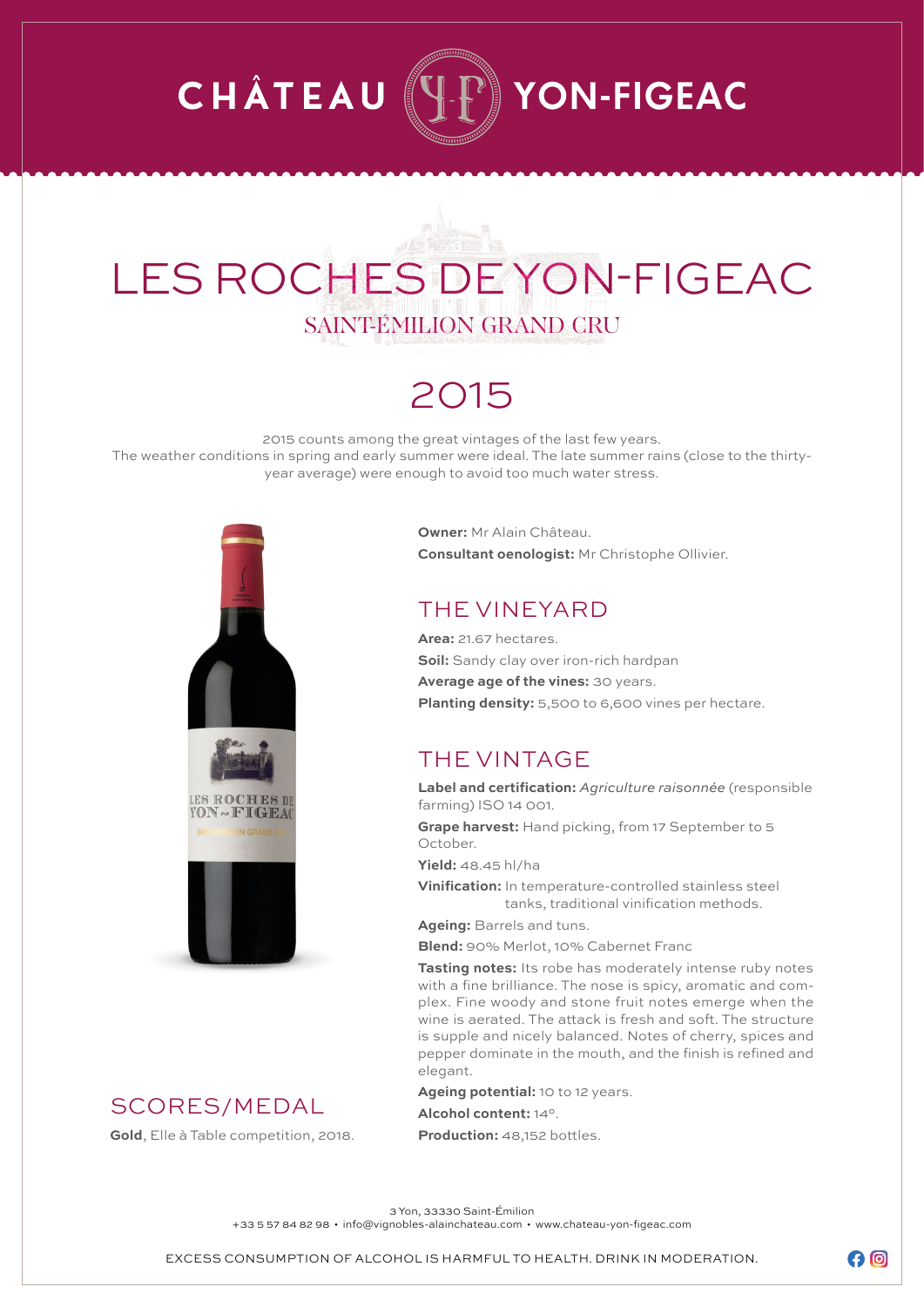## **CHÂTEAU**  $\mathbb{P}\mathbb{I}$  YON-FIGEAC

## LES ROCHES DE YON-FIGEAC SAINT-ÉMILION GRAND CRU

## 2016

After a concerning spring, in the end the weather was warm and dry until the grape harvest, finally resulting in one of the best Bordeaux vintages. The wine is highly scented and coloured.



#### SCORES/MEDAL

Bettane et Desseauve 2019. **Gold**, Prix Plaisir. **Argent**, Féminalises competition 2019. **Owner:** Mr Alain Château. **Consultant oenologist:** Mr Christophe Ollivier.

### THE VINEYARD

**Area:** 20.78 hectares. **Soil:** Sandy clay over iron-rich hardpan **Average age of the vines:** 31 years. **Planting density:** 5,500 to 6,600 vines per hectare.

### THE VINTAGE

**Label and certification:** ISI 14001, member of the leading environmental management association for Bordeaux winegrowers since 2013, and HVE-certified (level 3) since the 2016 vintage.

**Grape harvest:** Hand picking, from 30 September to 18 October.

**Yield:** 49.27 hl/ha

**Vinification:** In temperature-controlled stainless steel tanks, traditional vinification methods.

**Ageing:** Barrels and tuns.

**Blend:** 90% Merlot, 10% Cabernet Franc

**Tasting notes:** The wine is deeply coloured. It boasts an expressive nose combined with a pleasant, mellow mouth, which makes for wine that can easily be enjoyed in its youth. In addition, its development in the bottle will no doubt see it gain extra complexity.

**Ageing potential:** 10 to 12 years.

**Alcohol content:** 14°.

**Production:** 40,480 bottles.

3 Yon, 33330 Saint-Émilion

+33 5 57 84 82 98 • info@vignobles-alainchateau.com • www.chateau-yon-figeac.com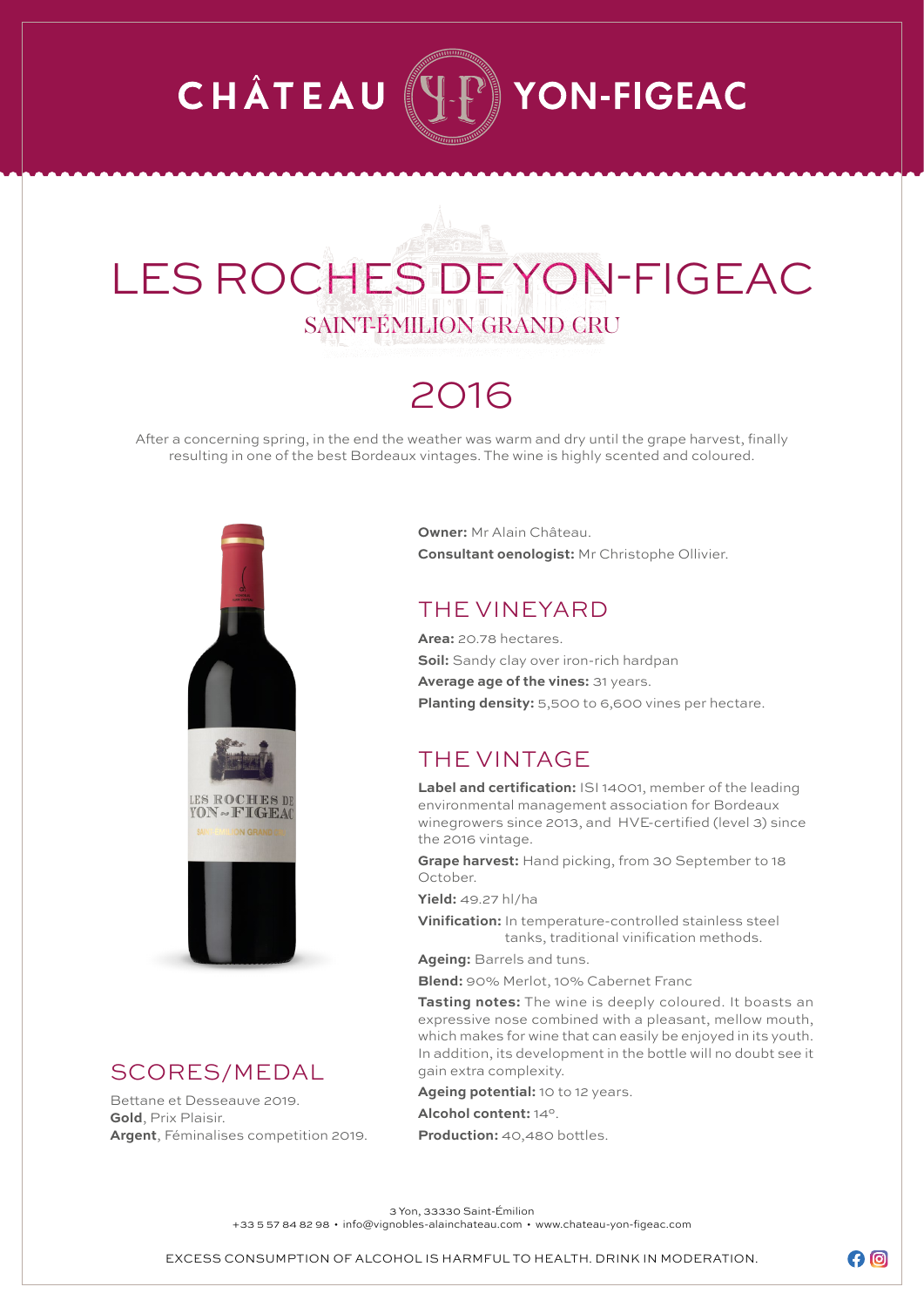## **CHÂTEAU**  $\mathbb{P}\r\}$  YON-FIGEAC

## LES ROCHES DE YON-FIGEAC SAINT-ÉMILION GRAND CRU

### 2017

A dry summer brought the grapes gently to maturity. Nevertheless, the severe spring frosts will remain the most memorable climate event of this year. Temperatures picked up in May, but July and August remained relatively cool.



### SCORES/MEDAL

**Gold**, Concours Mondial de Bruxelles 2020.

**Owner:** Mr Alain Château. **Consultant oenologist:** Mr Christophe Ollivier.

#### THE VINEYARD

**Area:** 23.22 hectares. **Soil:** Sandy clay over iron-rich hardpan **Average age of the vines:** 31 years. **Planting density:** 5,500 to 6,600 vines per hectare.

### THE VINTAGE

**Label and certification:** ISI 14001, member of the leading environmental management association for Bordeaux winegrowers since 2013, and HVE-certified (level 3) since the 2016 vintage.

**Grape harvest:** Hand picking, from 18 September to 2 October.

**Yield:** 17.91 hl/ha

**Vinification:** In temperature-controlled stainless steel tanks, traditional vinification methods.

**Ageing:** Barrels and tuns.

**Blend:** 90% Merlot, 10% Cabernet Franc

**Tasting notes:** The colour is bright. The nose is marked by fresh nuances of blackcurrant and mint. The mouth is quite round and the finish will soften as the wine ages in the bottle.

**Ageing potential:** About 10 years.

**Alcohol content:** 13°.

**Production:** 26,029 bottles.

3 Yon, 33330 Saint-Émilion

+33 5 57 84 82 98 • info@vignobles-alainchateau.com • www.chateau-yon-figeac.com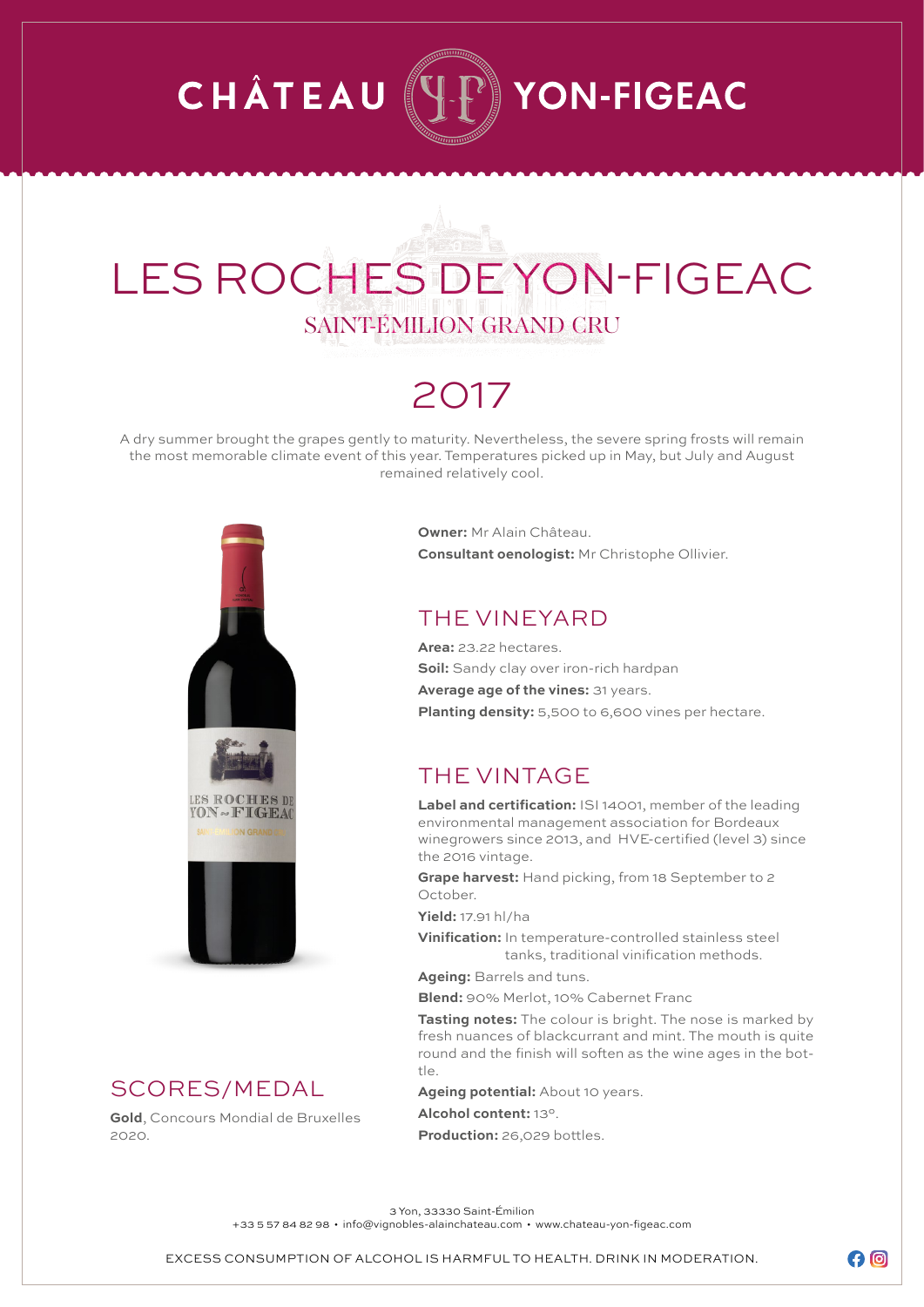## **CHÂTEAU** YON-FIGEAC

## LES ROCHES DE YON-FIGEAC SAINT-ÉMILION GRAND CRU

### 2018

The summer and the late season especially were hot and relatively dry until October. The grape harvest, which takes place at the beginning of October benefited from this pleasant weather. 2018 is clearly one of the very good Bordeaux vintages.



#### SCORES/MEDAL

**Gold**, Féminalises 2021. **Gold**, Concours Mondial de Bruxelles  $2021$ 

**Owner:** Mr Alain Château. **Consultant oenologist:** Mr Christophe Ollivier.

### THE VINEYARD

**Area:** 23.22 hectares. **Soil:** Sandy clay over iron-rich hardpan **Average age of the vines:** 32 years. **Planting density:** 5,500 to 6,600 vines per hectare.

### THE VINTAGE

**Label and certification:** ISI 14001, member of the leading environmental management association for Bordeaux winegrowers since 2013, and HVE-certified (level 3) since the 2016 vintage.

**Grape harvest:** Hand picking, from 19 September to 4 October.

**Yield:** 31.36 hl/ha

**Vinification:** In temperature-controlled stainless steel tanks, traditional vinification methods.

**Ageing:** Barrels and tuns.

**Blend:** 90% Merlot, 10% Cabernet Franc

**Tasting notes:** More immediately approachable than the Château Yon-Figeac 2018, this wine also benefited from this year's very pleasant climate. It is a fresh, complex wine. The mouth is pleasingly flavoursome.

**Ageing potential:** 10 to 13 years.

**Alcohol content:** 14°. **Production:** 25,887 bottles.

3 Yon, 33330 Saint-Émilion

+33 5 57 84 82 98 • info@vignobles-alainchateau.com • www.chateau-yon-figeac.com